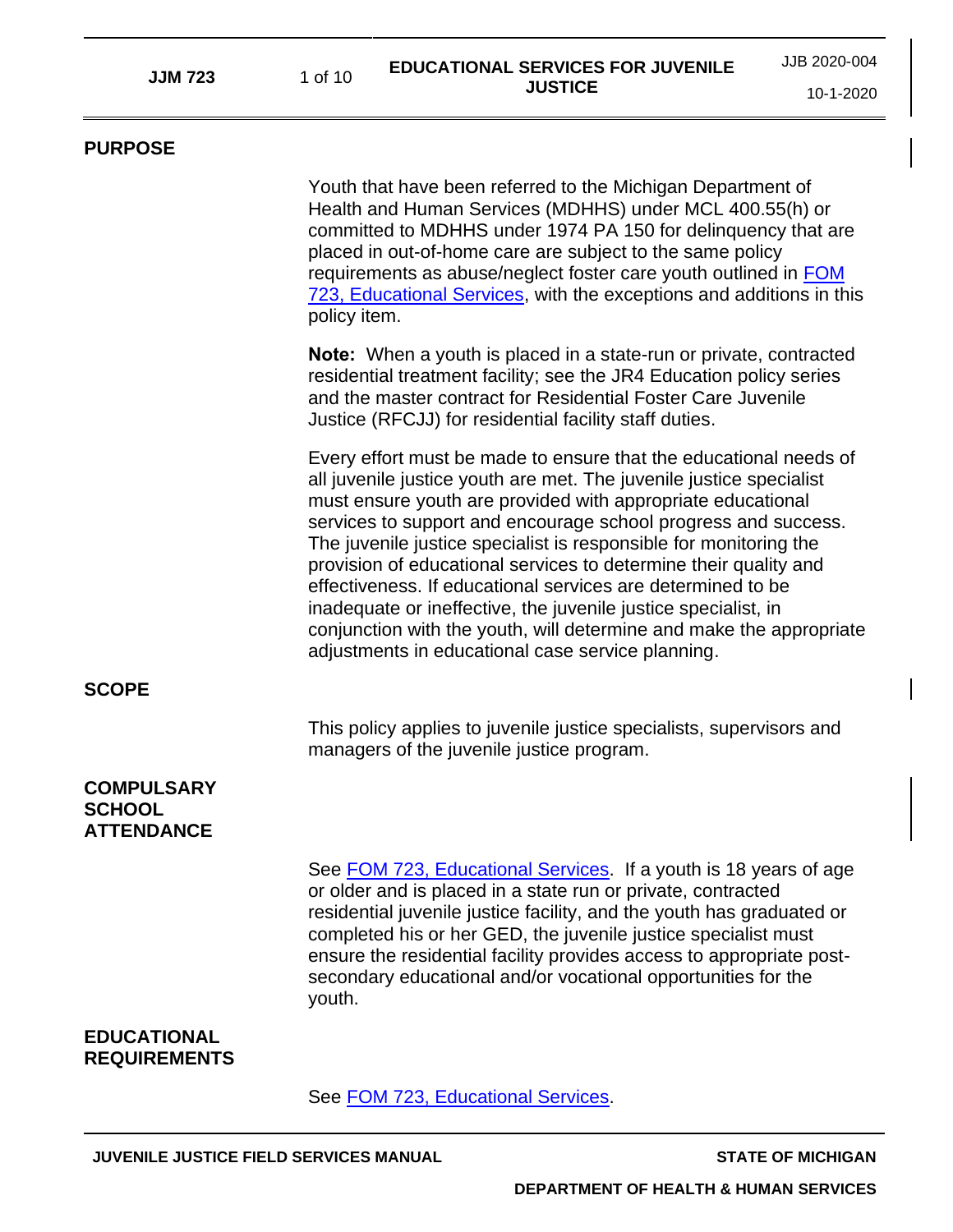| <b>JJM723</b>                                                                                                                                | 2 of 10 | <b>EDUCATIONAL SERVICES FOR JUVENILE</b><br><b>JUSTICE</b>                                                                                                                                                                                                                                                                                                                                                                                                                     | JJB 2020-004<br>10-1-2020 |
|----------------------------------------------------------------------------------------------------------------------------------------------|---------|--------------------------------------------------------------------------------------------------------------------------------------------------------------------------------------------------------------------------------------------------------------------------------------------------------------------------------------------------------------------------------------------------------------------------------------------------------------------------------|---------------------------|
| <b>MDHHS POINT-OF-</b><br><b>CONTACT AND</b><br><b>DISTRICT FOSTER</b><br><b>CARE LIASON</b>                                                 |         |                                                                                                                                                                                                                                                                                                                                                                                                                                                                                |                           |
|                                                                                                                                              |         | The Every Student Succeeds Act (ESSA) of 2015 requires that<br>school districts identity a foster care liaison to collaborate with<br>foster care staff when considering school placement and to help set<br>up transportation when needed. School districts are required to<br>have identified these liaisons if MDHHS has identified education<br>point-of-contact in each county office. See FOM 723, Educational<br>Services for detailed information on responsibilities. |                           |
| <b>FOSTER CARE</b><br><b>PLACEMENT AND</b><br><b>PREFERRED</b><br><b>SCHOOL</b>                                                              |         |                                                                                                                                                                                                                                                                                                                                                                                                                                                                                |                           |
|                                                                                                                                              |         | Fostering Connections to Success and Increasing Adoptions Act<br>and the Every Student Succeeds Act require that at the time of<br>initial out-of-home placement or replacement, youth must continue<br>his or her education in the school of origin whenever possible and if<br>in the youth's best interest. The proximity of the caregiver home to<br>the youth's school must be considered when placing or changing a<br>youth's placement.                                |                           |
| <b>Best Interest</b><br><b>Factors</b>                                                                                                       |         |                                                                                                                                                                                                                                                                                                                                                                                                                                                                                |                           |
|                                                                                                                                              |         | See FOM 723, Educational Services.                                                                                                                                                                                                                                                                                                                                                                                                                                             |                           |
| <b>District Foster</b><br><b>Care Liaison and</b><br><b>School Staff</b><br><b>Involvement in</b><br><b>Best Interest</b><br><b>Decision</b> |         |                                                                                                                                                                                                                                                                                                                                                                                                                                                                                |                           |
|                                                                                                                                              |         | See FOM 723, Educational Services.                                                                                                                                                                                                                                                                                                                                                                                                                                             |                           |
| <b>Parent and Child</b><br>Involvement in<br><b>Best Interest</b><br><b>Decision</b>                                                         |         |                                                                                                                                                                                                                                                                                                                                                                                                                                                                                |                           |
|                                                                                                                                              |         | See FOM 723, Educational Services.                                                                                                                                                                                                                                                                                                                                                                                                                                             |                           |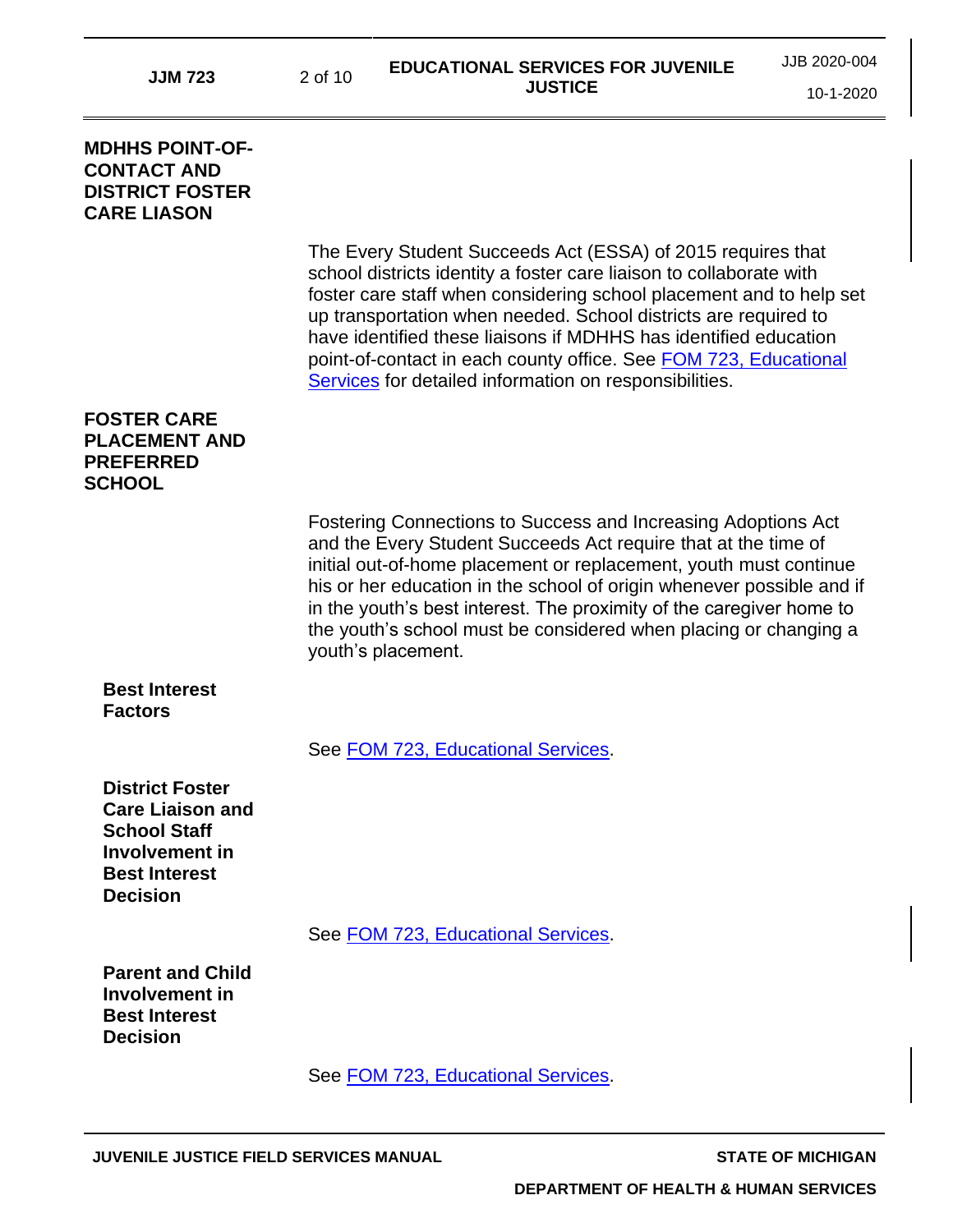| <b>JJM 723</b>                                                                   | 3 of 10     | <b>EDUCATIONAL SERVICES FOR JUVENILE</b><br><b>JUSTICE</b>                                                                                                                                                                                                                                                                                     | JJB 2020-004<br>10-1-2020 |
|----------------------------------------------------------------------------------|-------------|------------------------------------------------------------------------------------------------------------------------------------------------------------------------------------------------------------------------------------------------------------------------------------------------------------------------------------------------|---------------------------|
| <b>SERVICES AT</b><br><b>PLACEMENT AND</b><br><b>PLACEMENT</b><br><b>CHANGES</b> |             |                                                                                                                                                                                                                                                                                                                                                |                           |
|                                                                                  | placements. | School-aged youth must be registered for and attending school<br>within five days of initial placement or any placement change,<br>including while placed in child care institutions or emergency                                                                                                                                              |                           |
| <b>Transfer of</b><br><b>Student Records</b><br>to New School                    |             |                                                                                                                                                                                                                                                                                                                                                |                           |
|                                                                                  |             | See FOM 723, Educational Services.                                                                                                                                                                                                                                                                                                             |                           |
| <b>Transfer of</b><br><b>Student Records</b><br>to Placement<br><b>Provider</b>  |             |                                                                                                                                                                                                                                                                                                                                                |                           |
|                                                                                  |             | See <b>FOM 723, Educational Services</b> . The records indicated must<br>be also be scanned into MiSACWIS as part of the juvenile justice<br>assignment unit placement process when requesting placement in<br>a state run or private, contracted juvenile justice treatment facility;<br>see JJM 700, Juvenile Justice Assignment Unit.       |                           |
| <b>Juvenile Justice</b><br><b>Specialist Role</b>                                |             |                                                                                                                                                                                                                                                                                                                                                |                           |
|                                                                                  |             | The juvenile justice specialist must coordinate with school<br>personnel, with input from the youth, to ensure the youth's educa-<br>tional needs are identified and that the youth is provided the neces-<br>sary educational services; see FOM 723, Educational Services for<br>detailed information on responsibilities.                    |                           |
| <b>SCHOOL</b><br><b>TRANSPORTATION</b>                                           |             |                                                                                                                                                                                                                                                                                                                                                |                           |
|                                                                                  |             | If it is determined that it is in the youth's best interest to remain at<br>his/her current school despite being placed in a foster home outside<br>of the school district, and there is an additional cost for<br>transportation, MDHHS is responsible for this cost. See FOM 723,<br><b>Educational Services</b> for transportation options. |                           |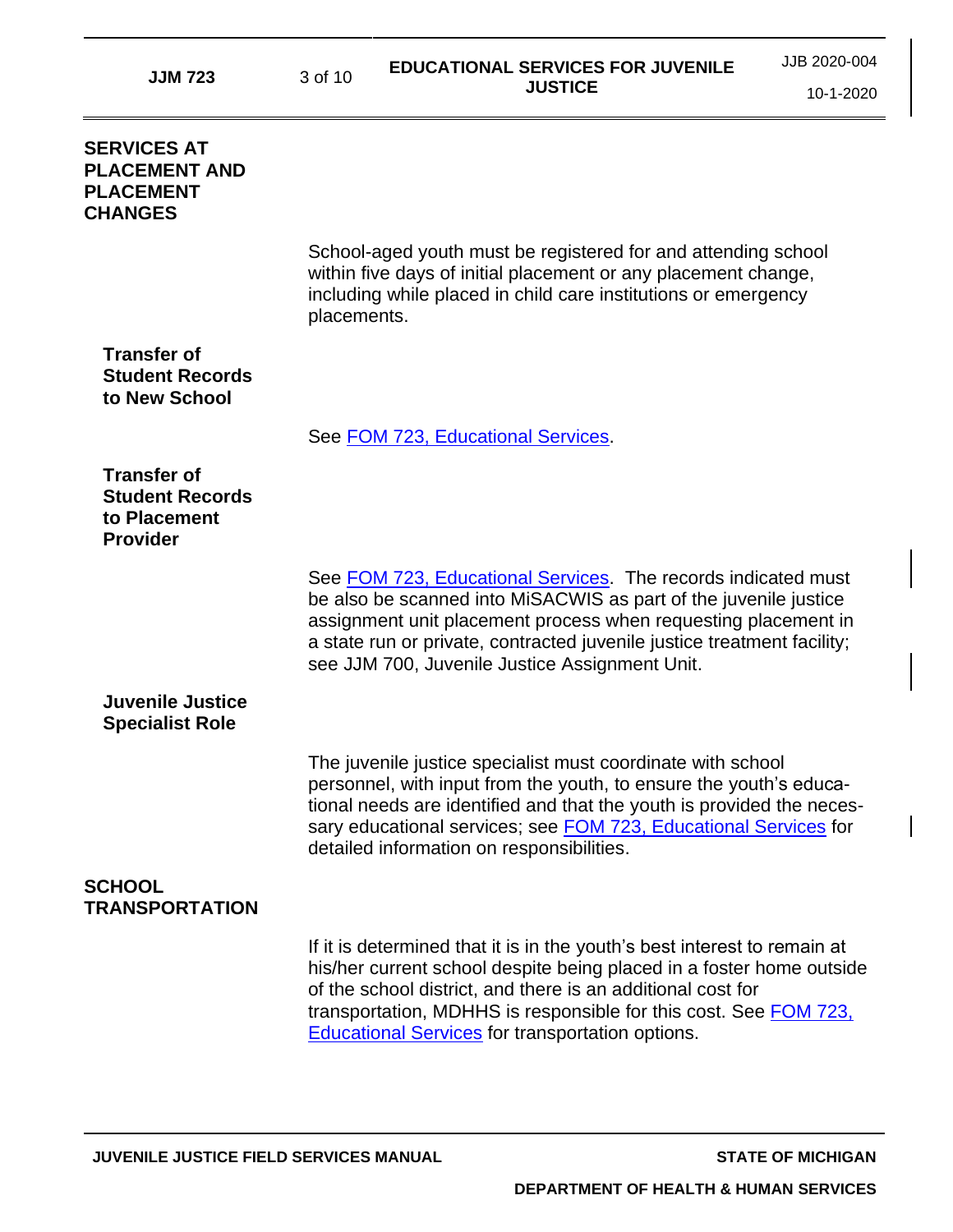| <b>JJM 723</b>                                                    | <b>EDUCATIONAL SERVICES FOR JUVENILE</b><br>4 of 10<br><b>JUSTICE</b>                                                                                                                                                                                               |                                                                                                                                                                                                                                                                                                                                                  | JJB 2020-004 |
|-------------------------------------------------------------------|---------------------------------------------------------------------------------------------------------------------------------------------------------------------------------------------------------------------------------------------------------------------|--------------------------------------------------------------------------------------------------------------------------------------------------------------------------------------------------------------------------------------------------------------------------------------------------------------------------------------------------|--------------|
|                                                                   |                                                                                                                                                                                                                                                                     |                                                                                                                                                                                                                                                                                                                                                  | 10-1-2020    |
| <b>HOME SCHOOLING</b>                                             |                                                                                                                                                                                                                                                                     |                                                                                                                                                                                                                                                                                                                                                  |              |
|                                                                   | All youth in out-of-home placement are required to attend a public<br>or private school program. Home schooling is not permitted. Online<br>and blended learning opportunities are not considered home<br>schooling and may be considered in special circumstances. |                                                                                                                                                                                                                                                                                                                                                  |              |
| <b>ONLINE EDUCATION</b><br><b>PROGRAMS</b>                        |                                                                                                                                                                                                                                                                     |                                                                                                                                                                                                                                                                                                                                                  |              |
|                                                                   | program.                                                                                                                                                                                                                                                            | Youth in out-of-home placements must be enrolled in public or<br>private school programs as often as possible. If the situation arises<br>that an alternative education program is required, online programs<br>may be considered for youth 16 years and older. All other options<br>must be considered prior to considering an online education |              |
| <b>Guidelines</b>                                                 |                                                                                                                                                                                                                                                                     |                                                                                                                                                                                                                                                                                                                                                  |              |
|                                                                   |                                                                                                                                                                                                                                                                     | See FOM 723, Educational Services.                                                                                                                                                                                                                                                                                                               |              |
|                                                                   |                                                                                                                                                                                                                                                                     | <b>Exception:</b> A family team meeting is not required.                                                                                                                                                                                                                                                                                         |              |
| <b>Online Education</b><br><b>Best Interest</b><br><b>Factors</b> |                                                                                                                                                                                                                                                                     |                                                                                                                                                                                                                                                                                                                                                  |              |
|                                                                   |                                                                                                                                                                                                                                                                     | See FOM 723, Educational Services.                                                                                                                                                                                                                                                                                                               |              |
| <b>Accepted</b><br><b>Programs</b>                                |                                                                                                                                                                                                                                                                     |                                                                                                                                                                                                                                                                                                                                                  |              |
|                                                                   |                                                                                                                                                                                                                                                                     | See FOM 723, Educational Services for Accepted Programs.                                                                                                                                                                                                                                                                                         |              |
| <b>Exception</b><br><b>Requests</b>                               |                                                                                                                                                                                                                                                                     |                                                                                                                                                                                                                                                                                                                                                  |              |
|                                                                   |                                                                                                                                                                                                                                                                     | See FOM 723, Educational Services for information that must be<br>included in the exception request.                                                                                                                                                                                                                                             |              |
|                                                                   | <b>Exception:</b> A family team meeting is not required. An exception<br>request must be sent to:                                                                                                                                                                   |                                                                                                                                                                                                                                                                                                                                                  |              |
|                                                                   |                                                                                                                                                                                                                                                                     | Juvenile Justice Policy<br>235 S. Grand Ave. Suite 1315<br>Lansing, MI 48909<br>Fax: 517-373-2799<br>Email: Juvenile-Justice-Policy@michigan.gov                                                                                                                                                                                                 |              |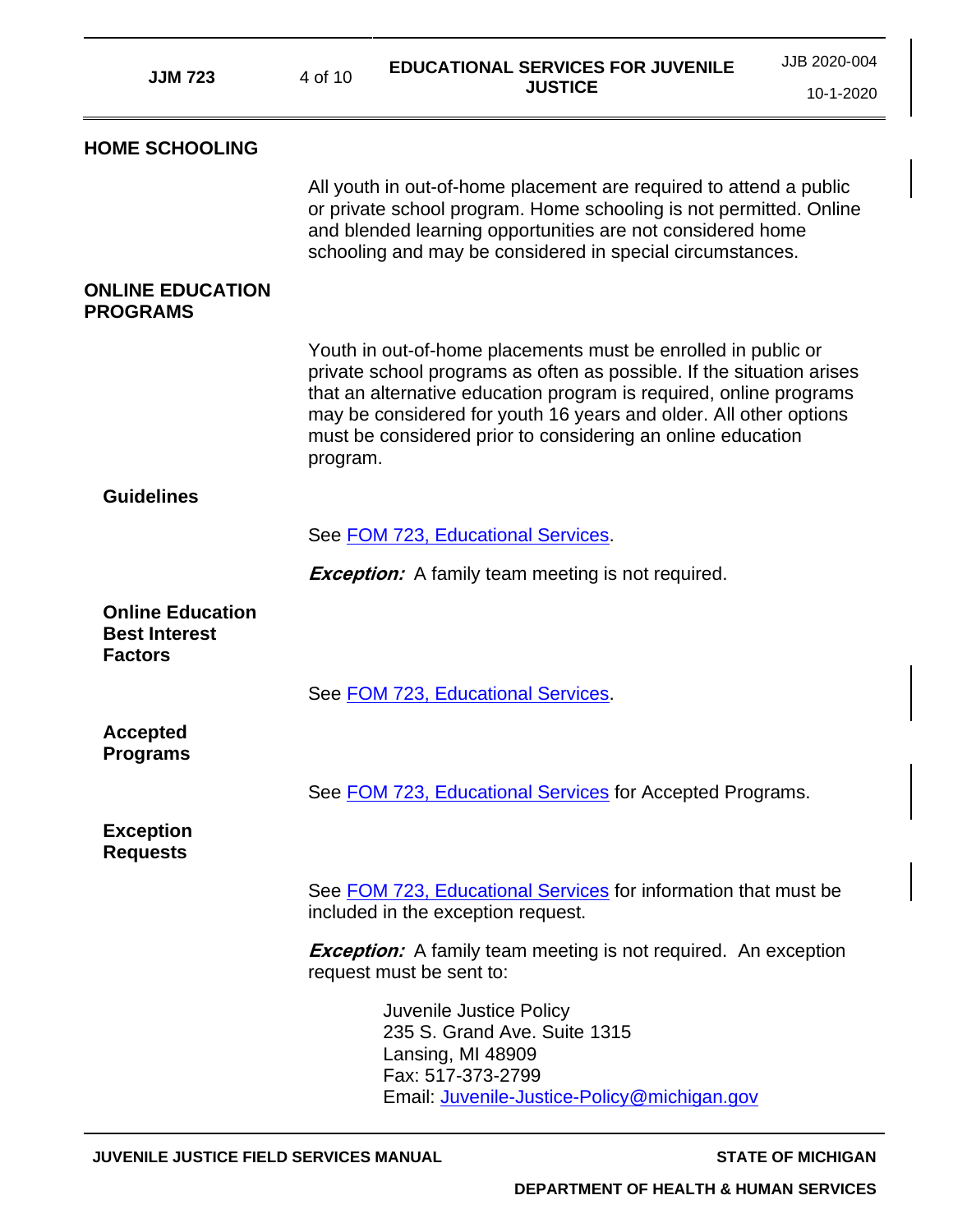| <b>JJM723</b>                                           | 5 of 10 | <b>EDUCATIONAL SERVICES FOR JUVENILE</b><br><b>JUSTICE</b>                                                                                                                                                                                                                                                                                          | JJB 2020-004<br>10-1-2020 |
|---------------------------------------------------------|---------|-----------------------------------------------------------------------------------------------------------------------------------------------------------------------------------------------------------------------------------------------------------------------------------------------------------------------------------------------------|---------------------------|
| <b>SPECIAL</b><br><b>EDUCATION</b>                      |         |                                                                                                                                                                                                                                                                                                                                                     |                           |
|                                                         |         | The Individuals with Disabilities Education Act (IDEA) ensures that<br>all youth with disabilities are entitled to a free appropriate public<br>education to meet their unique needs and prepare them for further<br>education, employment, and independent living.                                                                                 |                           |
| <b>Individualized</b><br><b>Education Plan</b><br>(IEP) |         |                                                                                                                                                                                                                                                                                                                                                     |                           |
|                                                         |         | See FOM 723, Educational Services for information on IEPs and<br>the juvenile justice specialist role.                                                                                                                                                                                                                                              |                           |
| <b>Requesting an IEP</b>                                |         |                                                                                                                                                                                                                                                                                                                                                     |                           |
|                                                         |         | See FOM 723, Educational Services.                                                                                                                                                                                                                                                                                                                  |                           |
| Suspensions/<br><b>Expulsions</b>                       |         |                                                                                                                                                                                                                                                                                                                                                     |                           |
|                                                         |         | See FOM 723, Educational Services.                                                                                                                                                                                                                                                                                                                  |                           |
| <b>SURROGATE</b><br><b>PARENTS</b>                      |         |                                                                                                                                                                                                                                                                                                                                                     |                           |
|                                                         |         | Surrogate parents are appointed to represent youth with disabilities<br>and developmental delays under the following circumstances:                                                                                                                                                                                                                 |                           |
|                                                         |         | No parent can be identified.                                                                                                                                                                                                                                                                                                                        |                           |
|                                                         |         | The juvenile justice specialist, after documented reasonable<br>efforts, cannot discover the whereabouts of a parent.                                                                                                                                                                                                                               |                           |
|                                                         |         | The youth is a ward of the state or court and parental rights<br>have been terminated.                                                                                                                                                                                                                                                              |                           |
|                                                         |         | Surrogate parents have all the rights of birth parents for educational<br>matters, (permission for evaluation and placement, release informa-<br>tion and request for educational hearing). The primary responsibility<br>of surrogate parents is to ensure that youth with disabilities are<br>provided with a free, appropriate public education. |                           |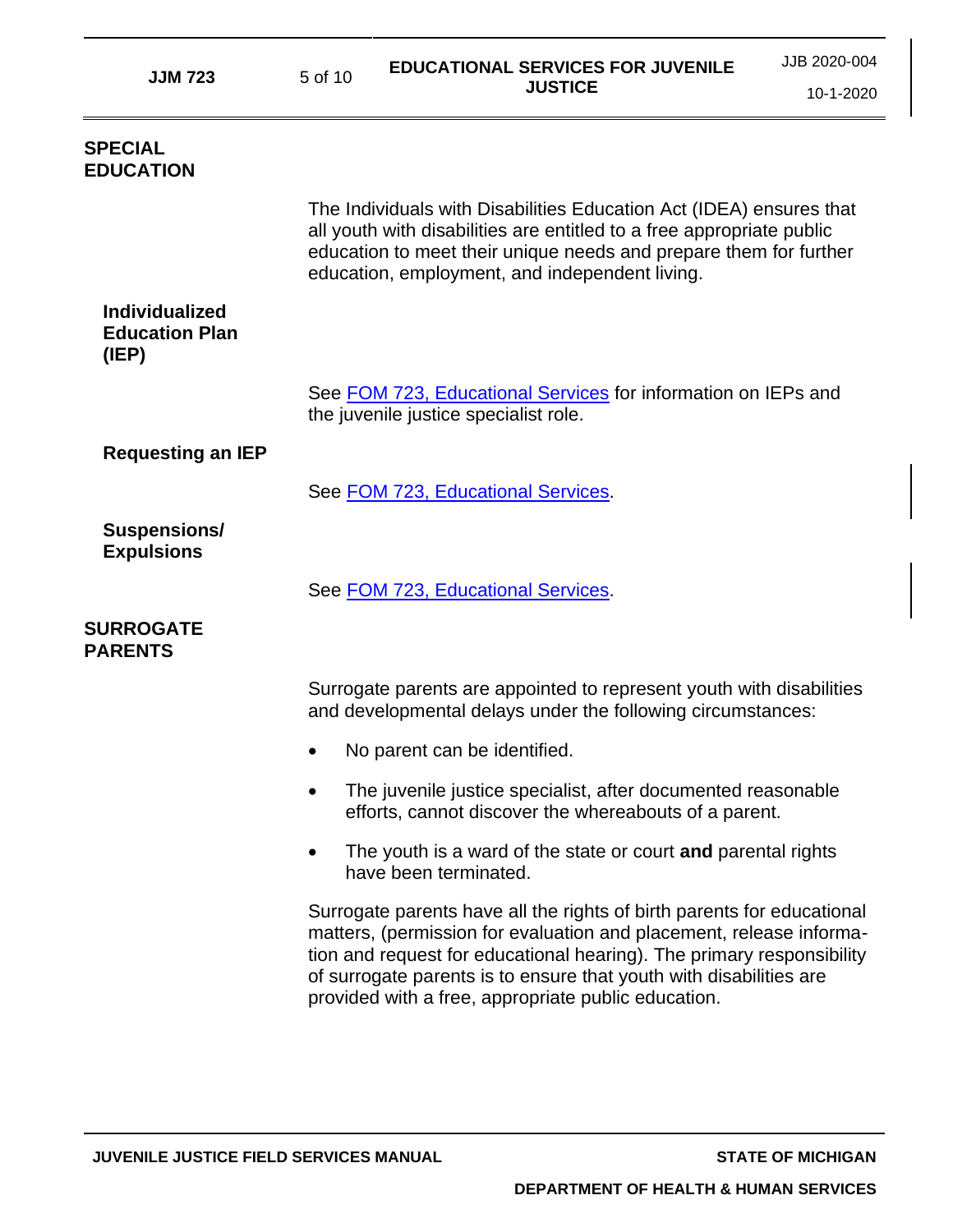| <b>JJM 723</b> |  |
|----------------|--|
|----------------|--|

| <b>Surrogate Parent</b><br><b>Selection</b><br><b>Requirements</b>                          |                                                                                                                                                                                                                                                                                                                                                                                                                                                                                                                                                                                                      |
|---------------------------------------------------------------------------------------------|------------------------------------------------------------------------------------------------------------------------------------------------------------------------------------------------------------------------------------------------------------------------------------------------------------------------------------------------------------------------------------------------------------------------------------------------------------------------------------------------------------------------------------------------------------------------------------------------------|
|                                                                                             | See <b>FOM 723, Educational Services</b> for detailed information on<br>selecting a surrogate parent.                                                                                                                                                                                                                                                                                                                                                                                                                                                                                                |
| <b>Appointing a</b><br><b>Surrogate</b>                                                     |                                                                                                                                                                                                                                                                                                                                                                                                                                                                                                                                                                                                      |
|                                                                                             | Youth that have been referred to the Michigan Department of<br>Health and Human Services (MDHHS) under MCL 400.55(h) or<br>committed to MDHHS under 1974 PA 150 for delinguency that are<br>placed in out-of-home care and require a surrogate parent must<br>have a surrogate appointed by the local MDHHS office supervising<br>the youth's case, by the court of jurisdiction or school district.<br>Reasonable efforts must be made to assign a surrogate not more<br>than 30 days after there is a determination by the juvenile justice<br>specialist that the youth needs a surrogate parent. |
|                                                                                             | Reasonable efforts must be made to assign a surrogate not more<br>than 30 days after there is a determination by the local MDHHS<br>office that the youth needs a surrogate parent.                                                                                                                                                                                                                                                                                                                                                                                                                  |
| <b>DOCUMENTATION</b><br><b>OF EDUCATIONAL</b><br><b>REQUIREMENTS</b>                        |                                                                                                                                                                                                                                                                                                                                                                                                                                                                                                                                                                                                      |
|                                                                                             | All educational information and related tasks, activities, and<br>contacts must be documented within the social work contacts, case<br>service plans, placement and the education sections of MiSACWIS.                                                                                                                                                                                                                                                                                                                                                                                              |
| <b>Educational</b><br><b>Information for</b><br><b>Placement and</b><br><b>Replacements</b> |                                                                                                                                                                                                                                                                                                                                                                                                                                                                                                                                                                                                      |
|                                                                                             | See <b>FOM 723, Educational Services</b> for required narrative within<br>the youth's service plan.                                                                                                                                                                                                                                                                                                                                                                                                                                                                                                  |
|                                                                                             | <b>Exception:</b> Documentation of assessment of a youth's educational<br>needs must be completed in the Juvenile Justice Strengths and<br><b>Needs Assessment.</b>                                                                                                                                                                                                                                                                                                                                                                                                                                  |
|                                                                                             | The transfer of educational information must be documented on the<br>DHS-69, Foster Care/Juvenile Justice Action Summary and within<br>the Placement Details in MiSACWIS. The juvenile justice specialist                                                                                                                                                                                                                                                                                                                                                                                            |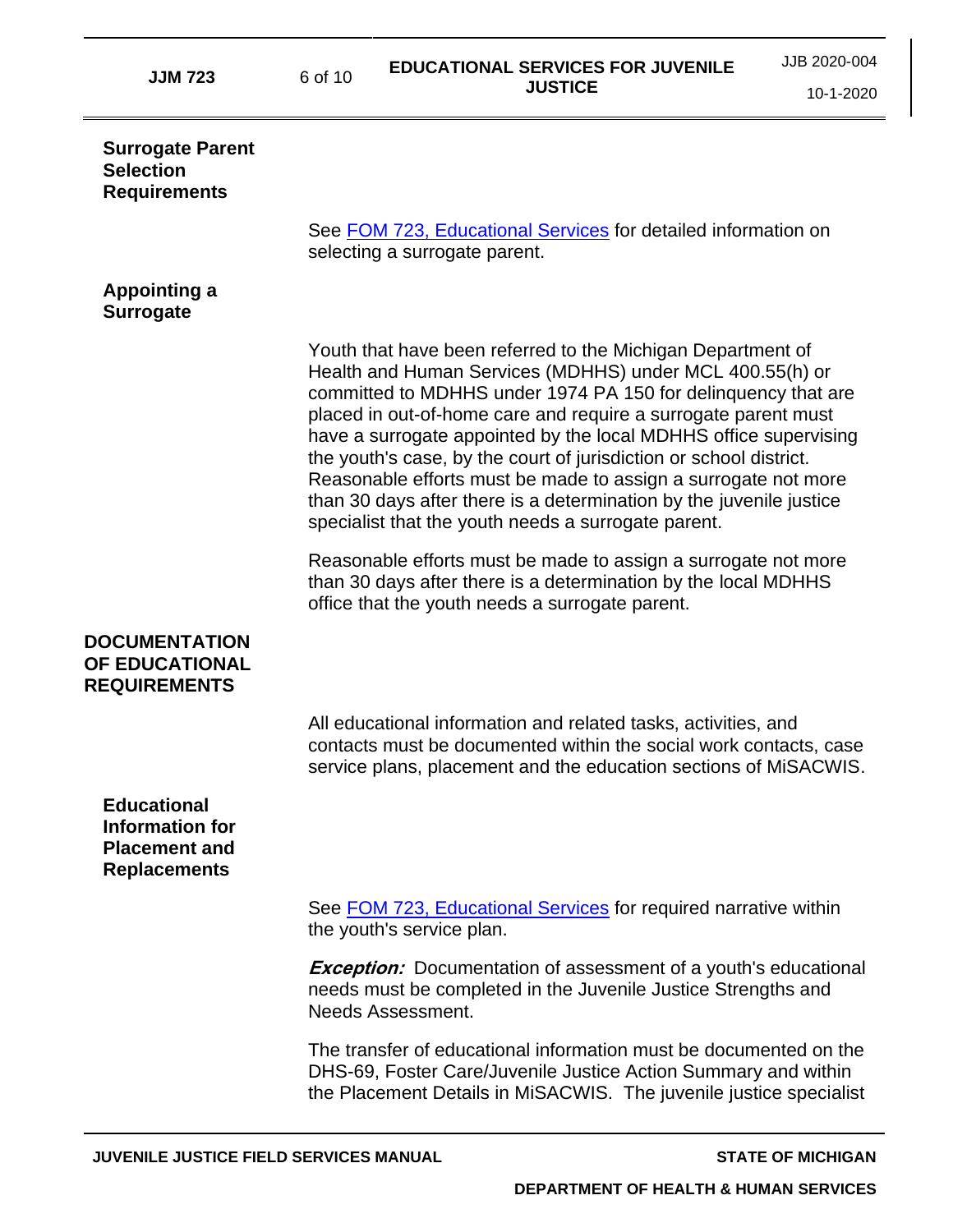| <b>JJM723</b>                                              | 7 of 10                                                                                                                                                                                                                                                                                                                                                                                                                                                        | <b>EDUCATIONAL SERVICES FOR JUVENILE</b><br><b>JUSTICE</b>                                                                                                                                                                                                                                                                 | JJB 2020-004<br>10-1-2020 |
|------------------------------------------------------------|----------------------------------------------------------------------------------------------------------------------------------------------------------------------------------------------------------------------------------------------------------------------------------------------------------------------------------------------------------------------------------------------------------------------------------------------------------------|----------------------------------------------------------------------------------------------------------------------------------------------------------------------------------------------------------------------------------------------------------------------------------------------------------------------------|---------------------------|
|                                                            | must enter the date on which the education information was<br>provided to the new placement in the box titled "Education<br>Information Provided" and the "Education Information Provided"<br>date. For juvenile justice assignment unit placement referrals, this<br>date should reflect the date the educational records were uploaded<br>as part of the juvenile justice assignment unit referral packet; see<br>JJM 700, Juvenile Justice Assignment Unit. |                                                                                                                                                                                                                                                                                                                            |                           |
| <b>Updated</b><br><b>Educational</b><br><b>Information</b> |                                                                                                                                                                                                                                                                                                                                                                                                                                                                |                                                                                                                                                                                                                                                                                                                            |                           |
|                                                            |                                                                                                                                                                                                                                                                                                                                                                                                                                                                | Updated school information is required in all case service plans;<br>see FOM 723, Educational Services.                                                                                                                                                                                                                    |                           |
|                                                            |                                                                                                                                                                                                                                                                                                                                                                                                                                                                | <b>Exception:</b> Documentation of reassessment of a youth's<br>educational needs must be completed in the Juvenile Justice<br>Strengths and Needs Assessment.                                                                                                                                                             |                           |
| Caregiver<br>Involvement                                   |                                                                                                                                                                                                                                                                                                                                                                                                                                                                |                                                                                                                                                                                                                                                                                                                            |                           |
|                                                            |                                                                                                                                                                                                                                                                                                                                                                                                                                                                | See FOM 723, Educational Services and FOM 722-08C, Foster<br><b>Parent/Relative Caregiver Activities.</b>                                                                                                                                                                                                                  |                           |
|                                                            |                                                                                                                                                                                                                                                                                                                                                                                                                                                                | <b>Note:</b> The specifics for school collaboration and the actual tasks<br>involved in the daily educational interventions required must be<br>documented in the MiSACWIS Strengths and Needs section of the<br>service plan, identifying the specific Action Steps with the<br>caregiver(s) as the Responsible Person(s) |                           |
| <b>LEGAL BASE</b>                                          |                                                                                                                                                                                                                                                                                                                                                                                                                                                                |                                                                                                                                                                                                                                                                                                                            |                           |
| <b>Federal Laws</b>                                        |                                                                                                                                                                                                                                                                                                                                                                                                                                                                |                                                                                                                                                                                                                                                                                                                            |                           |
|                                                            |                                                                                                                                                                                                                                                                                                                                                                                                                                                                | <b>Fostering Connections to Success and Increasing Adoptions</b><br>Act, PL 110-351, 42 USC 620 et seq.                                                                                                                                                                                                                    |                           |
|                                                            |                                                                                                                                                                                                                                                                                                                                                                                                                                                                | The Fostering Connections to Success and Increasing Adoptions<br>Act requires states to promote educational stability and appropriate<br>school attendance for children in foster care.                                                                                                                                    |                           |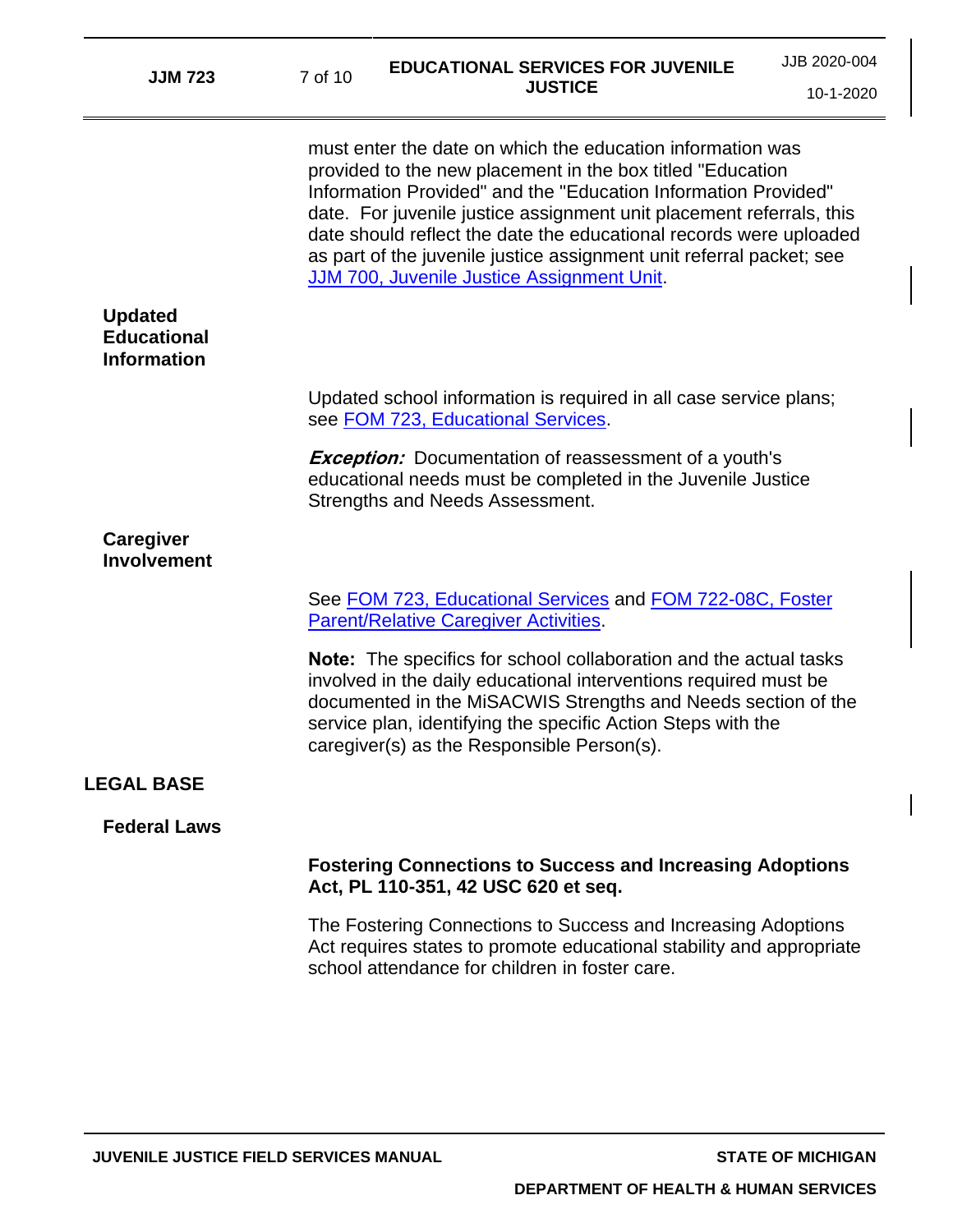## **McKinney-Vento Homeless Assistance Act, 42 USC 11431 et seq.**

The McKinney-Vento Act, reauthorized in January 2002, ensures educational rights and protections for children experiencing homelessness. The act helps to reduce barriers that eligible children face in enrolling, attending, and succeeding in school. The act's educational provisions entitle eligible students to numerous specific rights and benefits from local school districts.

# **Uninterrupted Scholars Act, PL 112-278, 20 USC 1232g(b)(1(L)**

The Uninterrupted Scholars Act became effective in January 2013. This Act makes key amendments to the Family Educational Rights and Privacy Act (FERPA) 20 USC 1232g, that improves information sharing between education and child welfare agencies. The Act allows schools to release a child's education records to child welfare agencies without the prior written consent of the parents or court order.

## **Individuals with Disabilities Education Act, 20 USC 1400 et seq.**

The Individuals with Disabilities Education Act (IDEA) is a federal law enacted to meet the needs of persons with disabilities. IDEA ensures that students with disabilities receive appropriate education through the development and implementation of an Individualized Education Program (IEP). The IEP is designed to meet the assessed educational needs of each student with disabilities and assures students will be educated within the least restrictive environment appropriate to meet their needs.

Public Law 91-230, [20 USC 1400 et. seq.] the federal Individuals with Disabilities Education Act (IDEA) was enacted to meet the needs of persons with disabilities.

Part B [20 USC 1411-1419] covers children age three to age 21 with disabilities and ensures that they will have available special education and related services to meet their unique educational needs.

A number of procedural safeguards are provided under Part B that involve parental notice and consent. One of these procedural safeguards is the appointment of a surrogate parent if the child's legal parent cannot be located.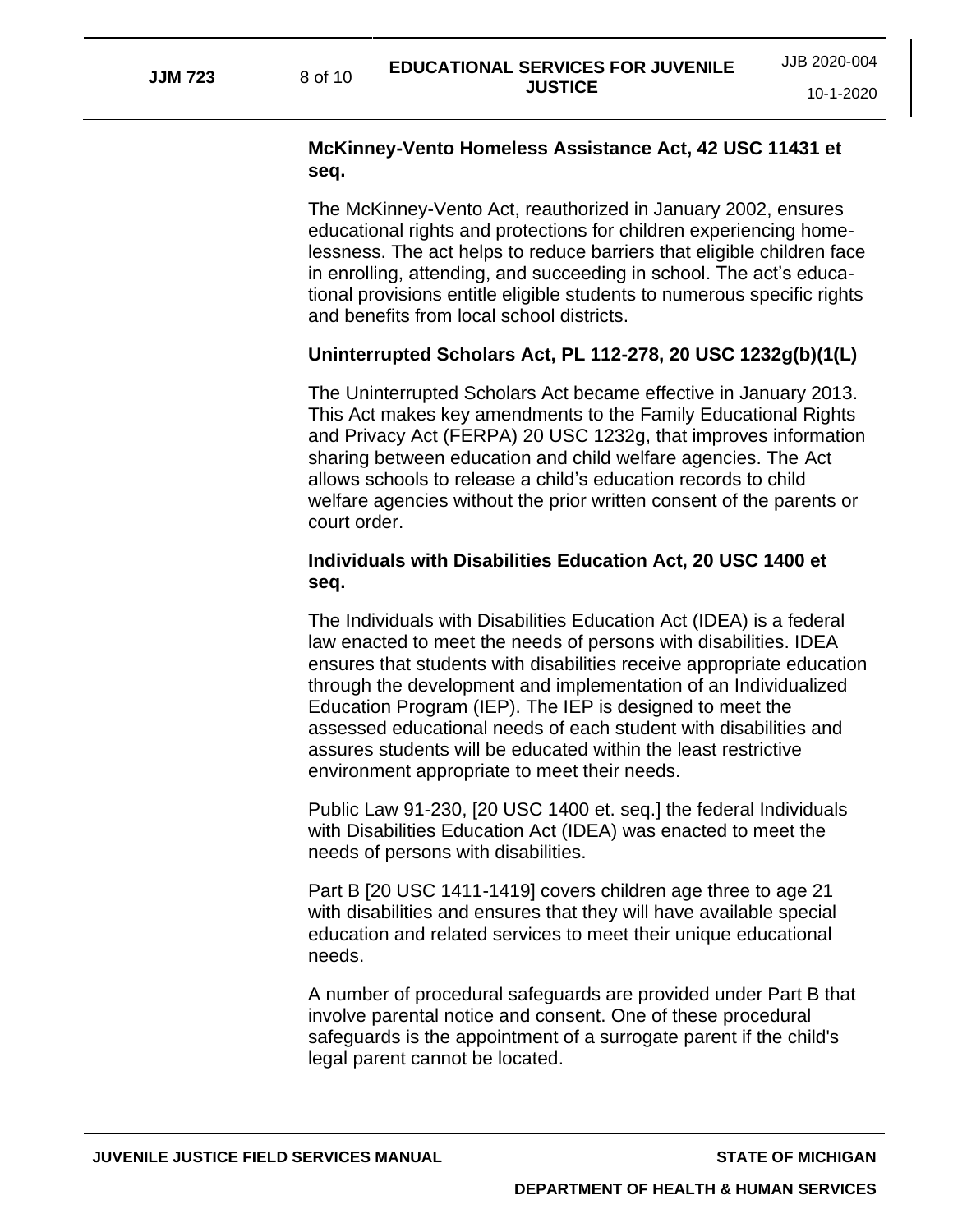**Every Student Succeeds Act, Title I, Part A of the Elementary and Secondary Education Act of 1965, PL 114-95, 20 USC 6301 et seq.**

Every Student Succeeds Act (ESSA), passed in December 2015, amends the Elementary and Secondary Education Act (ESEA) and includes protections to support students who are in foster care. It requires state and local level education systems collaborate with child welfare agencies to ensure the educational stability of children and youth in foster care.

### **State Law**

### **The Revised School Code, 1976 PA 451, as amended, MCL 380.1 et seq.**

MCL 380.1135(4) - within 14 days after enrolling a transfer student, the school shall request in writing directly from the student's previous school a copy of his or her school record. Any school that compiles records for each student in the school and that is requested to forward a copy of a transferring student's record to the new school shall comply within 30 days after receipt of the request.

**Exception:** MCL 380.1148(2) does not apply to juvenile justice youth unless the youth is a dual ward - if a child who is under court jurisdiction under section 2(b) of chapter XIIA of the probate code of 1939, 1939 PA 288, MCL 712A.2, is placed in foster care, a school district shall allow the child to enroll in and attend the appropriate grade in the school selected by the department of human services or a child placing agency without regard to whether or not the child is residing in that school district. If the selection results in a child transferring to another school, the child's school records shall be transferred as provided under section 1135.

MCL 380.1310(2) - If an individual is expelled pursuant to this section, it is the responsibility of that individual and of his or her parent or legal guardian to locate a suitable educational program and to enroll the individual in such a program during the expulsion. The office for safe schools in the department shall compile information on and catalog existing alternative education programs or schools and nonpublic schools that may be open to enrollment of individuals expelled under this section and pursuant to section 1311(2) or 1311a, and shall periodically distribute this information to school districts for distribution to expelled individuals.